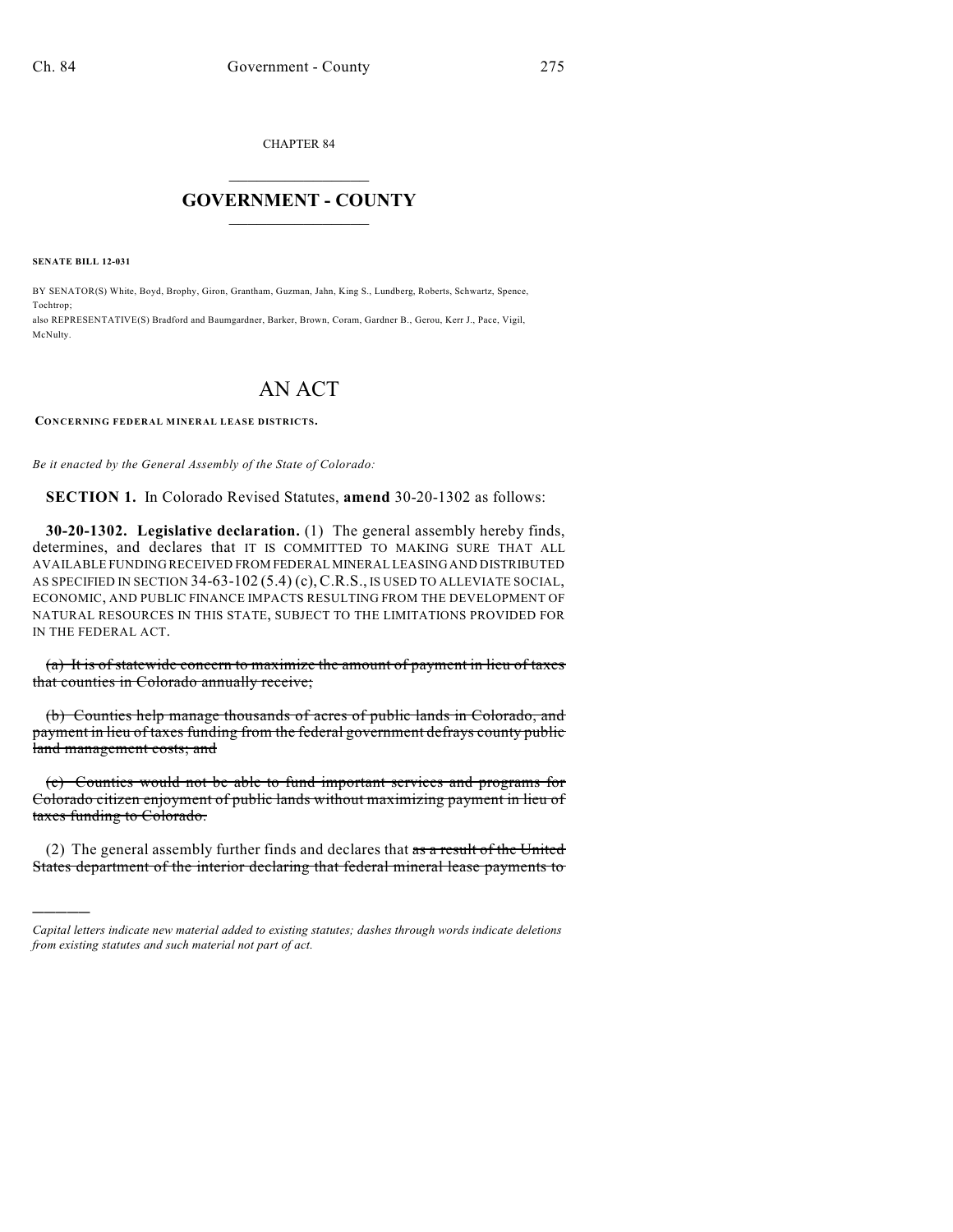counties are to be counted as prior-year payments under the payment in lieu of taxes payment formula, as described in 31 U.S.C. sec. 6902, Colorado counties will lose millions of dollars otherwise dedicated to Colorado public land management THE PURPOSE OF THIS LEGISLATION IS TO MAXIMIZE THE LONG-TERM BENEFIT OF FUNDING DERIVED FROM FEDERAL MINERAL LEASING BY AUTHORIZING THE CREATION OF FEDERAL MINERAL LEASE DISTRICTS AS FUNDING AND SERVICE DELIVERY MECHANISMS, WHICH WILL, CONSISTENT WITH SOUND FINANCIAL PRACTICES, RESULT IN THE GREATEST USE OF FINANCIAL RESOURCES FOR THE GREATEST NUMBER OF CITIZENS OF THIS STATE, WITH PRIORITY GIVEN TO THOSE COMMUNITIES DESIGNATED AS IMPACTED BY THE DEVELOPMENT OF NATURAL RESOURCES COVERED IN THE FEDERAL ACT.

(3) The general assembly further finds and declares that in order to maximize the amount of payment in lieu of taxes funding Colorado receives, county federal mineral lease payments must be protected from the new federal prior-year payment method. To that end, counties should have the ability to collaborate with state and local stakeholders within the framework of a federal mineral lease district to ensure protection of payment in lieu of taxes funding dedicated to public land management in Colorado FEDERAL MINERAL LEASE DISTRICTS PROVIDE AN EFFECTIVE MECHANISM TO EXPEDITE THE DISTRIBUTION OF FUNDING, WITHOUT THE USE OR INCREASE OF AD VALOREM AND OTHER TAXES, TO THOSE COMMUNITIES DESIGNATED AS IMPACTED BY THE DEVELOPMENT OF NATURAL RESOURCES COVERED BY THE FEDERAL ACT.

**SECTION 2.** In Colorado Revised Statutes, 30-20-1303, **add** (1.5) and (2.5) as follows:

**30-20-1303. Definitions.** As used in this part 13, unless the context otherwise requires:

(1.5) "DISTRIBUTE" MEANS TO GRANT, LOAN, COMMIT, OR OTHERWISE EXPEND AVAILABLE FUNDING TO ACHIEVE THE PURPOSES OF THE DISTRICT CONSISTENT WITH THIS PART 13.

(2.5) "FEDERAL ACT" MEANS SECTION 35 OF THE FEDERAL "MINERAL LANDS LEASING ACT" OF FEBRUARY 25, 1920, AS AMENDED.

**SECTION 3.** In Colorado Revised Statutes, 30-20-1304, **amend** (2) (c), (4), and (5); **repeal** (3); and **add** (6) as follows:

**30-20-1304. Power to create federal mineral lease districts.** (2) A board of county commissioners shall create a district by duly adopting, by majority vote, a resolution to that effect, and the resolution shall set forth:

(c) A description of the boundaries of the district, WHICH MAY INCLUDE ANY MUNICIPALITY WITHIN THE COUNTY CREATING THE DISTRICT;

(3) The governing body of a municipality may enact an ordinance proposing to join a district before the adoption of a resolution by a board of county commissioners pursuant to subsection (1) of this section.

(4) No later than the first business day after the adoption of a resolution, the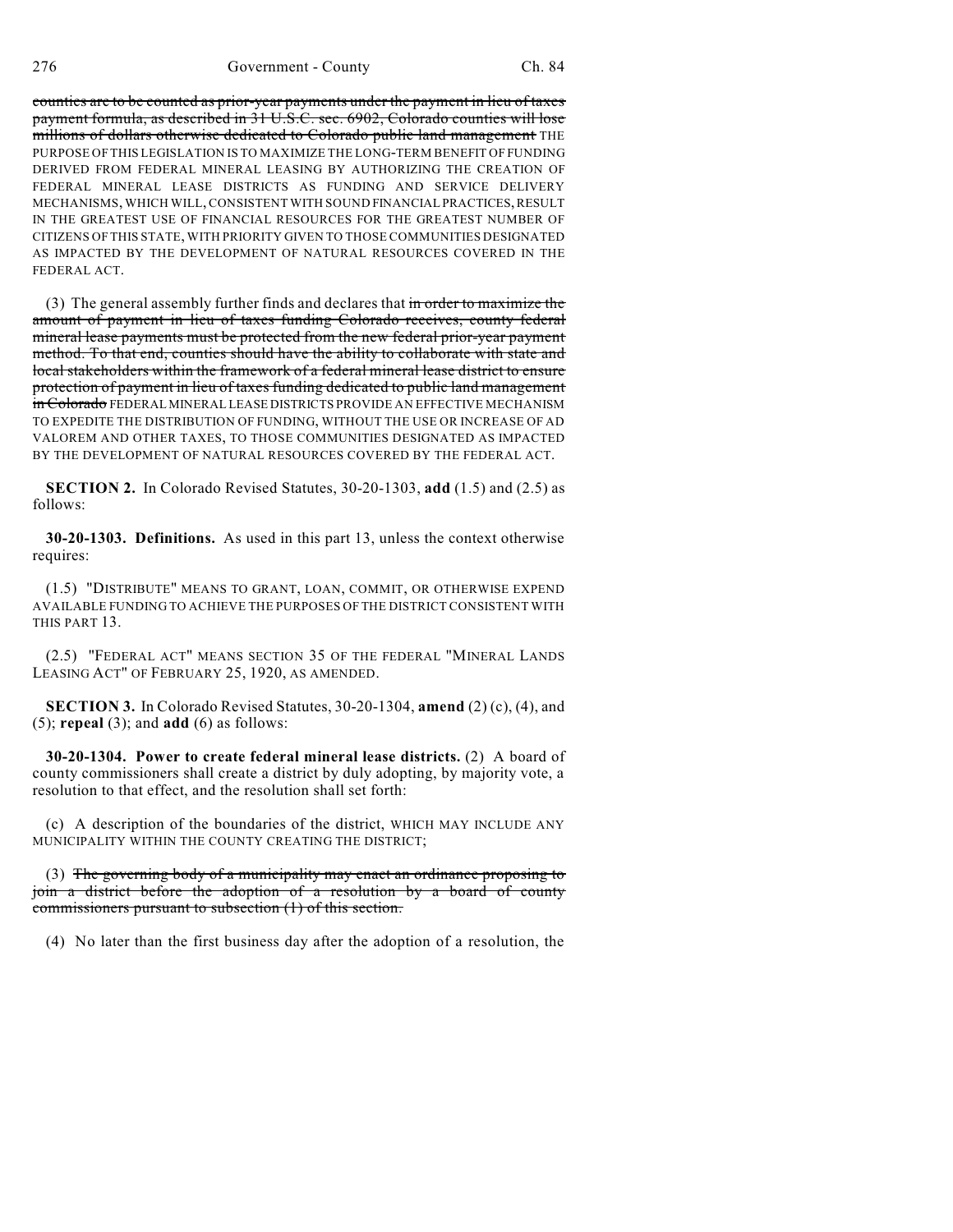county clerk and recorder shall transmit a certified copy of the resolution to THE EXECUTIVE DIRECTOR OF THE DEPARTMENT OF LOCAL AFFAIRS, WHO SHALL, UPON RECEIPT OF THE CERTIFIED COPY OF THE RESOLUTION, ALLOCATE ALL FUTURE FUNDING DIRECTLY TO THE DISTRICT.

(a) The governing body of each municipality named in the resolution; and

(b) The executive director of the department of local affairs, who shall, upon receipt of the certified copy of the resolution, allocate all future funding directly to the district.

(5) A district shall be active for two years from the date of the resolution creating the district. Prior to the end of the two-year period, the board of county commissioners may pass a reauthorizing resolution to continue the existence of the district for another two years ORGANIZED PURSUANT TO THIS PART 13 MAY BE DISSOLVED BY THE DISTRICT BOARD AFTER NOT LESS THAN FIFTEEN DAYS'NOTICE TO THE PUBLIC IS GIVEN AND A HEARING IS HELD. THE NOTICE SHALL BE PUBLISHED IN AT LEAST ONE NEWSPAPER OF GENERAL CIRCULATION IN THE COUNTY IN WHICH THE DISTRICT IS LOCATED. AFTER HEARING ANY PROTESTS AGAINST OR OBJECTIONS TO DISSOLUTION, IF A MAJORITY OF THE DISTRICT BOARD DETERMINES THAT IT IS IN THE BEST INTERESTS OF ALL CONCERNED TO DISSOLVE THE DISTRICT, THE DISTRICT BOARD SHALL SO PROVIDE BY RESOLUTION, AND VERIFIED COPIES OF THE RESOLUTION SHALL BE FILED WITHIN THREE BUSINESS DAYS WITH THE OFFICE OF THE COUNTY CLERK AND RECORDER IN THE COUNTY IN WHICH THE DISTRICT IS LOCATED AND WITH THE EXECUTIVE DIRECTOR OF THE DEPARTMENT OF LOCAL AFFAIRS. UPON SUCH FILINGS, THE DISSOLUTION SHALL BE COMPLETE, EXCEPT THAT NO DISTRICT SHALL BE DISSOLVED UNTIL ALL FUNDING IS DISTRIBUTED CONSISTENT WITH THIS PART 13 AND HAS SATISFIED OR PAID IN FULL ALL OF ITS OUTSTANDING INDEBTEDNESS, OBLIGATIONS, AND LIABILITIES.

(6) NOTWITHSTANDING ANY OTHER PROVISION IN SUBSECTION (5) OF THIS SECTION, ANY BOARD OF COUNTY COMMISSIONERS OF A COUNTY THAT INITIATED AND PASSED A RESOLUTION TO CREATE A DISTRICT AS DESCRIBED IN SECTION 30-20-1304 (2) AS SUCH SECTION EXISTED BEFORE THE EFFECTIVE DATE OF THIS SUBSECTION (6) MAY, WITHIN NINETY DAYS OF THE EFFECTIVE DATE OF THIS SUBSECTION (6), INITIATE AND PASS A RESOLUTION TO DISSOLVE THE DISTRICT. FOR ANY DISTRICT DISSOLVED PURSUANT TO THIS SUBSECTION (6), ALL UNDISTRIBUTED FUNDING SHALL BE PAID OVER TO THE COUNTY.

**SECTION 4.** In Colorado Revised Statutes, **repeal** 30-20-1305 as follows:

**30-20-1305. Approval of service plan.** (1) The board of county commissioners of a county that creates a district shall constitute the approving authority for the district service plan.

 $(2)$  (a) The service plan shall be submitted to the board of county commissioners for approval no later than ninety days after the date of the resolution creating the district.

(b) The service plan shall include requirements for annual audits of all of the funding the district receives. Copies of the audits shall be sent annually to the state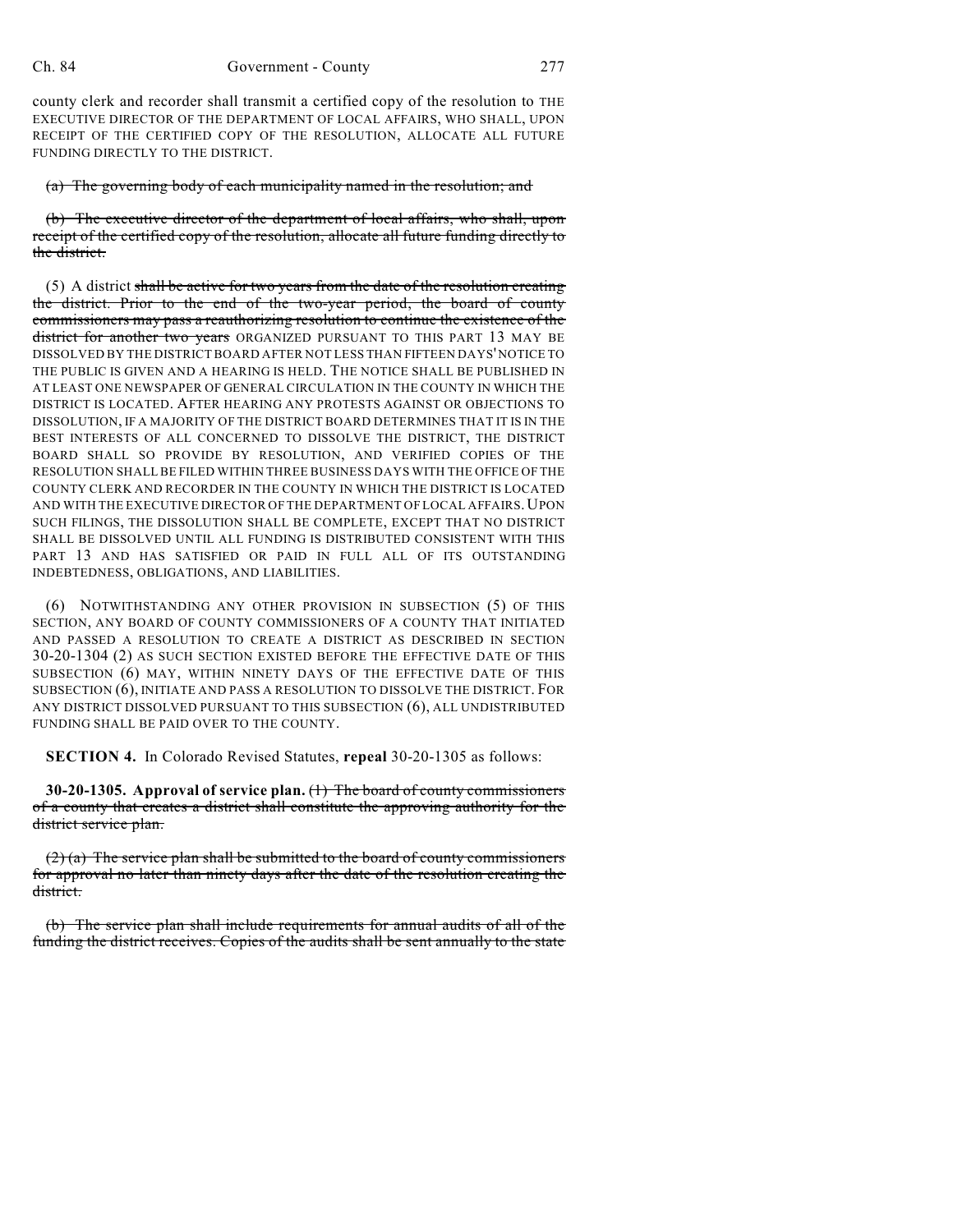treasurer.

(3) Upon submission of the service plan, the board of county commissioners may:

(a) Approve without condition or modification the service plan;

(b) Disapprove the service plan; or

(c) Conditionally approve the service plan subject to submission of additional information relating to the modification of the proposed service plan.

**SECTION 5.** In Colorado Revised Statutes, **add** 30-20-1305.5 as follows:

**30-20-1305.5. Powers of a district.** (1) EACH DISTRICT FORMED PURSUANT TO THIS PART 13 IS AN INDEPENDENT PUBLIC BODY POLITIC AND CORPORATE. EACH DISTRICT IS A PUBLIC INSTRUMENTALITY, AND ITS EXERCISE OF THE POWERS SPECIFIED IN THIS PART 13 ARE DEEMED AND HELD TO BE THE PERFORMANCE OF AN ESSENTIAL PUBLIC FUNCTION. A DISTRICT IS NOT AN AGENCY OF COUNTY OR STATE GOVERNMENT AND IS NOT SUBJECT TO ADMINISTRATIVE DIRECTION BY ANY DEPARTMENT, COMMISSION, BOARD, OR AGENCY OF A COUNTY OR THE STATE.

(2) IN ADDITION TO ANY OTHER POWERS GRANTED TO A DISTRICT BY THIS PART 13, A DISTRICT HAS THE FOLLOWING POWERS:

(a) TO SUE AND BE SUED;

(b) TO ENTER INTO CONTRACTS AND AGREEMENTS INCLUDING THOSE DESCRIBED IN SECTION 29-1-201, C.R.S.;

(c) TO ACQUIRE REAL OR PERSONAL PROPERTY OR AN INTEREST IN REAL OR PERSONAL PROPERTY;

(d) TO SELL, CONVEY, LEASE, EXCHANGE, TRANSFER, OR OTHERWISE DISPOSE OF ALL OR ANY PART OF THE DISTRICT'S PROPERTY OR ASSETS;

(e) TO ENTER INTO GRANT OR LOAN AGREEMENTS;

(f) IN ORDER TO CARRY OUT THE PURPOSES OF THIS PART 13, TO BORROW MONEY AS EVIDENCED BY REVENUE BONDS, CERTIFICATES, WARRANTS, NOTES, AND DEBENTURES IN ACCORDANCE WITH THE PROVISIONS OF THIS PART 13;

(g) TO ADOPT AN OFFICIAL SEAL;

(h) TO DISTRIBUTE FUNDING TO AN AREA OUTSIDE THE DISTRICT BOUNDARIES CONSISTENT WITH THIS PART 13; AND

(i) TO PROVIDE SERVICES CONSISTENT WITH THE FEDERAL ACT AND THIS PART 13.

(3) A DISTRICT DOES NOT HAVE THE POWER TO LEVY AND COLLECT TAXES OR TO USE THE POWER OF EMINENT DOMAIN.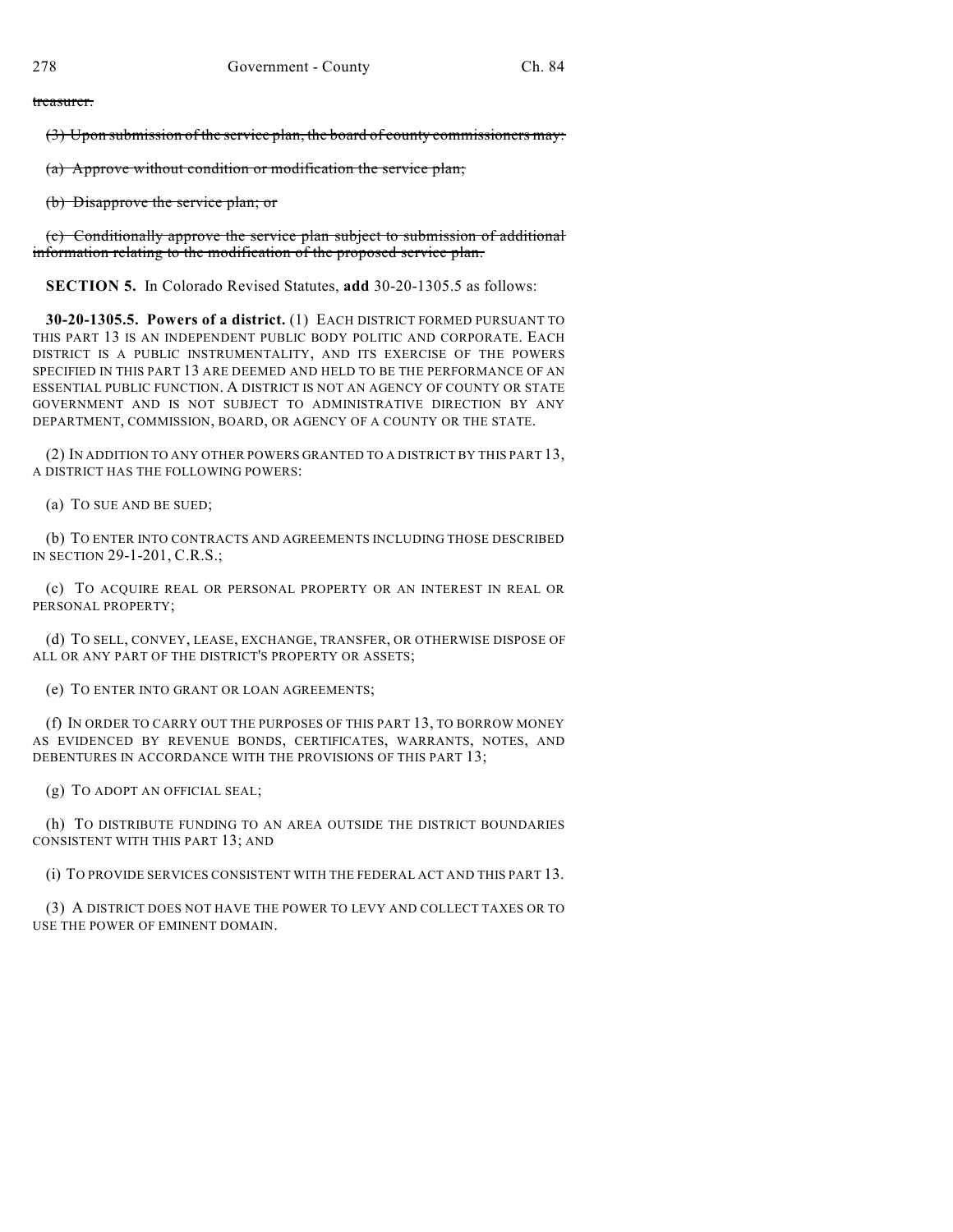(4) EACH DISTRICT FORMED UNDER THIS PART 13 IS SUBJECT TO THE "LOCAL GOVERNMENT BUDGET LAW OF COLORADO", PART 1 OF ARTICLE 1 OF TITLE 29, C.R.S., AND THE "COLORADO LOCAL GOVERNMENT AUDIT LAW", PART 6 OF ARTICLE 1 OF TITLE 29, C.R.S.

**SECTION 6.** In Colorado Revised Statutes, **amend** 30-20-1306 as follows:

**30-20-1306. Board of directors - appointment or election - removal.** (1) (a) (I) EXCEPT AS PROVIDED IN SUBPARAGRAPH (II) OF THIS PARAGRAPH (a), immediately after the creation of a district, the board of county commissioners of the county shall, by majority vote, appoint a board of directors for the district. The number of directors on the board shall be as set forth in the resolution creating the district.

(II) IF THE BOARD OF COUNTY COMMISSIONERS FINDS THAT THE BOARD OF DIRECTORS FOR THE DISTRICT SHOULD BE ELECTED RATHER THAN APPOINTED, THE BOARD OF COUNTY COMMISSIONERS SHALL OUTLINE THE METHOD OF SUCH AN ELECTION BY DULY ADOPTING BY MAJORITY VOTE A RESOLUTION TO THAT EFFECT. THE ELECTION PROCEDURES SHALL COMPLY WITH THE ELECTION REQUIREMENTS SET FORTH IN ARTICLES 1 TO 13 OF TITLE 1, C.R.S.

(b) At least one member of the board of directors shall be a county commissioner from the county that created the district. Other Members OF THE BOARD OF DIRECTORS may be COUNTY COMMISSIONERS FROM THE COUNTY THAT CREATED THE DISTRICT, representatives of the governing body of municipalities included in the district, or other officials representing the interests of areas impacted by mineral lease activities.

(c) County commissioners from the county that creates a district serving on the board of directors, IF ANY, shall not constitute a majority on the board of directors.

(d) The officers of the board of directors shall be the president and a secretary who shall be elected annually by the board of directors from its own members.

(e)  $(I)$  The term of each member of the board of directors shall be two years unless the district is reauthorized pursuant to section 30-20-1304 (5) and the member is reappointed as specified in paragraph  $(a)$  of this subsection  $(1)$ . MEMBERS OF THE BOARD OF DIRECTORS SHALL SERVE STAGGERED TERMS SO THAT NOT MORE THAN ONE DIRECTOR'S TERM EXPIRES IN ANY ONE YEAR, AND THEREAFTER TERMS SHALL BE FOR THREE YEARS EACH, AND EACH TERM SHALL COMMENCE ON JANUARY 15.

(II) NOTWITHSTANDING SUBPARAGRAPH (I) OF THIS PARAGRAPH (e), EVERY BOARD OF COUNTY COMMISSIONERS OF A COUNTY THAT INITIATED AND PASSED A RESOLUTION TO CREATE A DISTRICT AS DESCRIBED IN SECTION 30-20-1304 (2) AS SUCH SECTION EXISTED BEFORE THE EFFECTIVE DATE OF THIS SECTION, AS AMENDED, SHALL, WITHIN NINETY DAYS OFTHE EFFECTIVE DATE OF THIS SECTION, AS AMENDED, PASS A RESOLUTION FIXING THE INITIAL TERMS OF ALL EXISTING DIRECTORS. THE RESOLUTION SHALL DESIGNATE AT LEAST ONE DIRECTOR WHOSE INITIAL TERM SHALL EXPIRE ON JANUARY 15, 2013, AT LEAST ONE DIRECTOR WHOSE INITIAL TERM SHALL EXPIRE ON JANUARY 15, 2014, AND AT LEAST ONE DIRECTOR WHOSE INITIAL TERM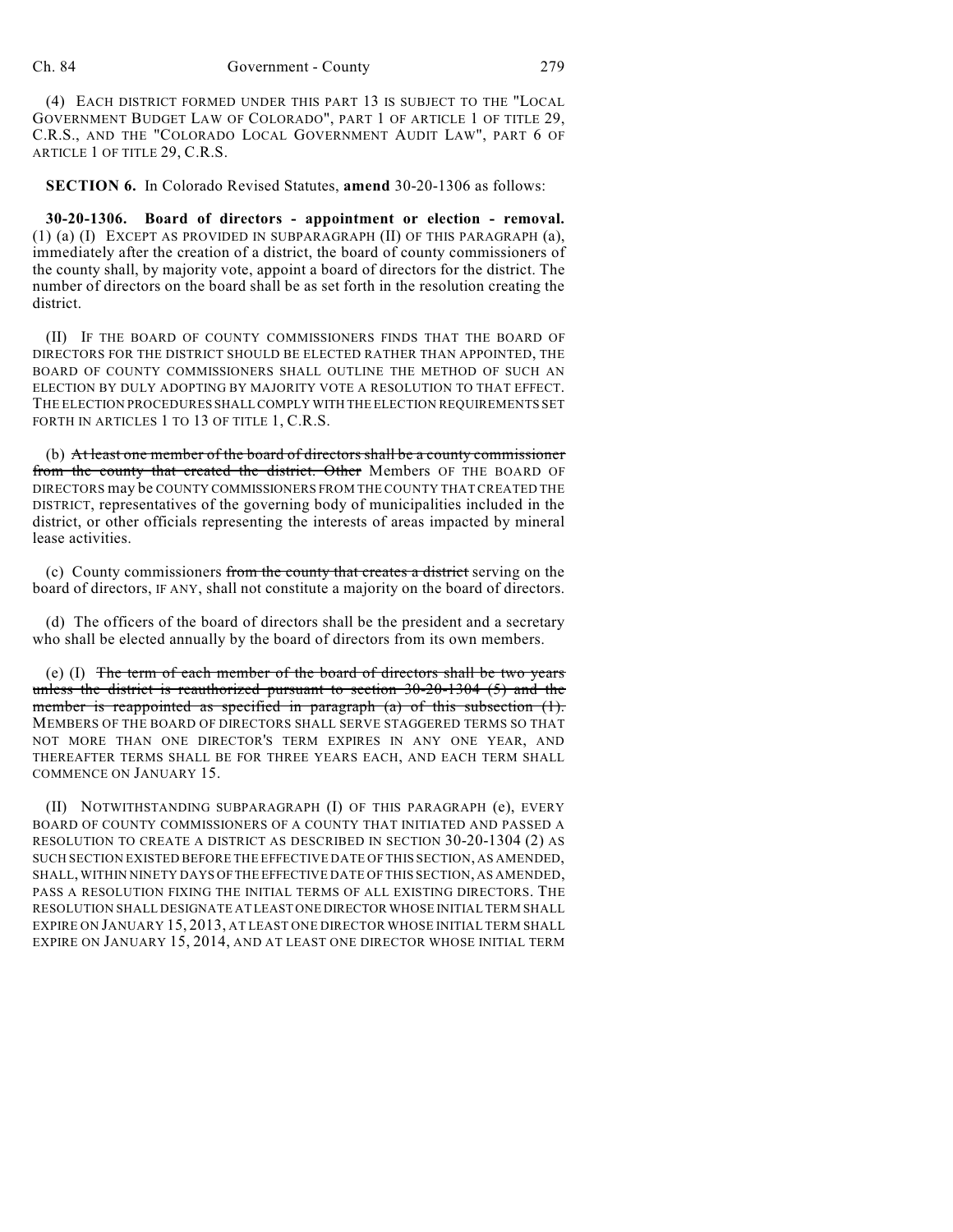SHALL EXPIRE ON JANUARY 15, 2015. SUCCESSOR DIRECTORS SHALL SERVE THREE YEAR TERMS.

(2) (a) EACH DIRECTOR SHALL HOLD OFFICE UNTIL THE EXPIRATION OF THE TERM TO WHICH SUCH DIRECTOR IS APPOINTED OR ELECTED OR UNTIL A SUCCESSOR HAS BEEN DULY APPOINTED OR ELECTED.

(b) The board of county commissioners of the county that creates a district shall, by majority vote, have the power to remove any member of the board of directors for the district. Vacancies on the board of directors shall be filled by A MAJORITY VOTE OF the board of county commissioners.

(c) THE BOARD OF COUNTY COMMISSIONERS OF THE COUNTY MAY REMOVE ANY DIRECTOR FOR OFFICIAL MISCONDUCT,INCOMPETENCE,NEGLECT OF DUTY, OR OTHER GOOD CAUSE SHOWN, SO LONG AS THE REMOVAL OCCURS AFTER THE DIRECTOR IN QUESTION IS GIVEN NOTICE AND AN OPPORTUNITY TO BE HEARD BEFORE THE BOARD OF COUNTY COMMISSIONERS AT A PUBLIC HEARING.

(3) All special and regular meetings of the board of directors for a district shall be held at locations that are within the boundaries of the district. The provisions of this subsection (3) governing the location of meetings may be waived only if the proposed change of location of a meeting of the board appears on the agenda of a regular or special meeting of the board and if a resolution is adopted by the board stating the reason for which a meeting of the board is to be held in a location other than under the provisions of this subsection (3) and further stating the date, time, and place of such meeting PURSUANT TO PART 4 OF ARTICLE 6 OF TITLE 24, C.R.S.

**SECTION 7.** In Colorado Revised Statutes, **amend** 30-20-1307 as follows:

**30-20-1307. Board of directors - powers and duties.** (1) (a) Except as otherwise provided in paragraph (b) of this subsection  $(1)$ , on an annual basis, the board of directors of a district shall distribute all of the funding the district receives from the department of local affairs to areas within the district that are socially or economically impacted, EITHER DIRECTLY OR INDIRECTLY, by the development, processing, or energy conversion of fuels and minerals leased under the federal "Mineral Lands Leasing Act" of February 25, 1920, as amended ACT.

(b) The <del>district</del> BOARD OF DIRECTORS may use up to ten percent of the annual funding for any administrative costs of the district.

(c) NOTWITHSTANDING ANY OTHER PROVISION OF THIS PART 13, THE BOARD OF DIRECTORS OF A DISTRICT MAY RESERVE ALL OR A PORTION OF THE FUNDING FOR USE IN SUBSEQUENT YEARS.

(2) The board of directors may review any reports or studies made and may seek any additional reports or studies it deems necessary regarding the distribution of funding in the district.

(3) A district THE BOARD OF DIRECTORS may cooperate or contract with any other district to provide any function or service lawfully authorized to each of the cooperating or contracting districts, including the sharing of costs, only if the